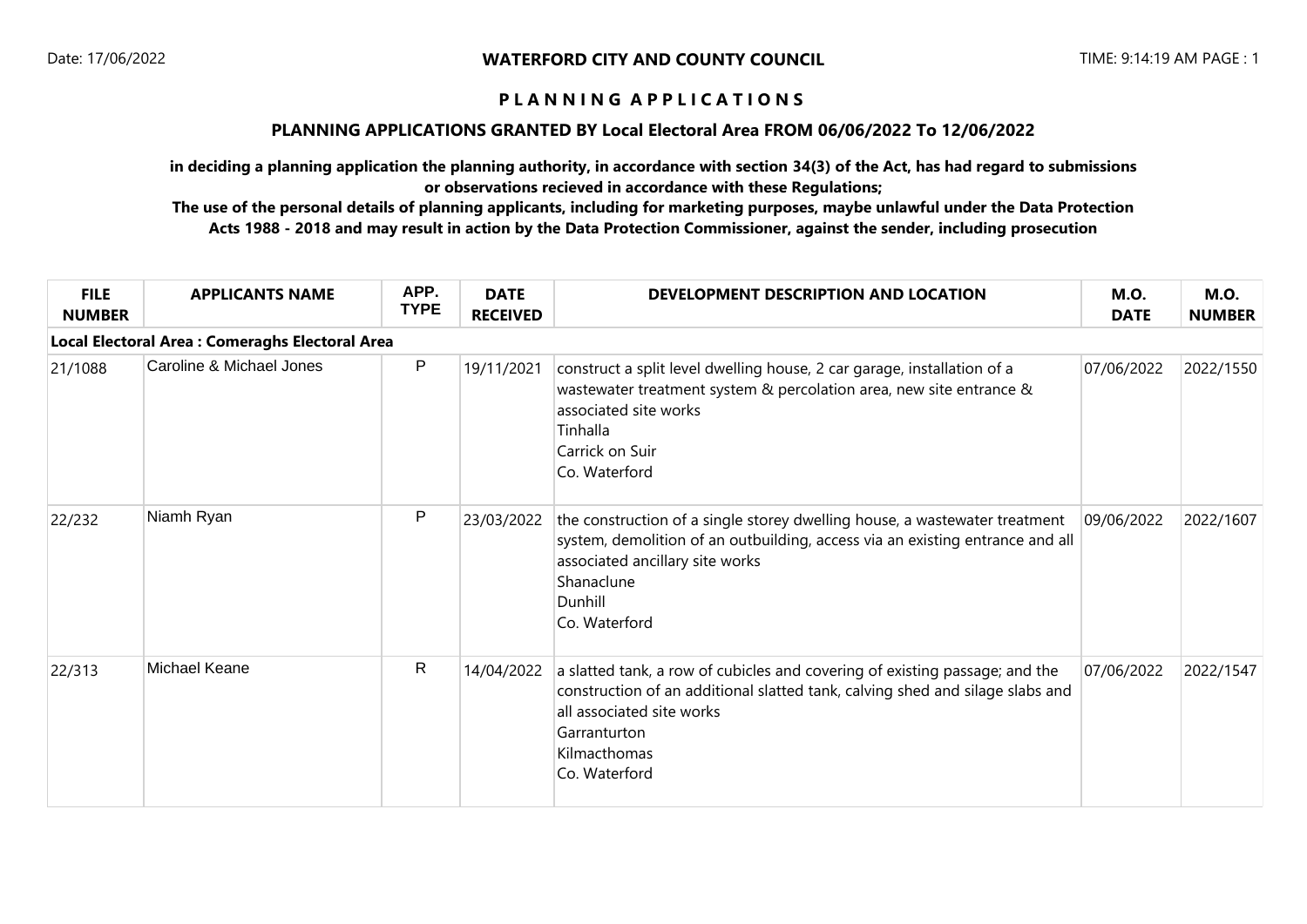### **PLANNING APPLICATIONS GRANTED BY Local Electoral Area FROM 06/06/2022 To 12/06/2022**

**in deciding a planning application the planning authority, in accordance with section 34(3) of the Act, has had regard to submissions or observations recieved in accordance with these Regulations;**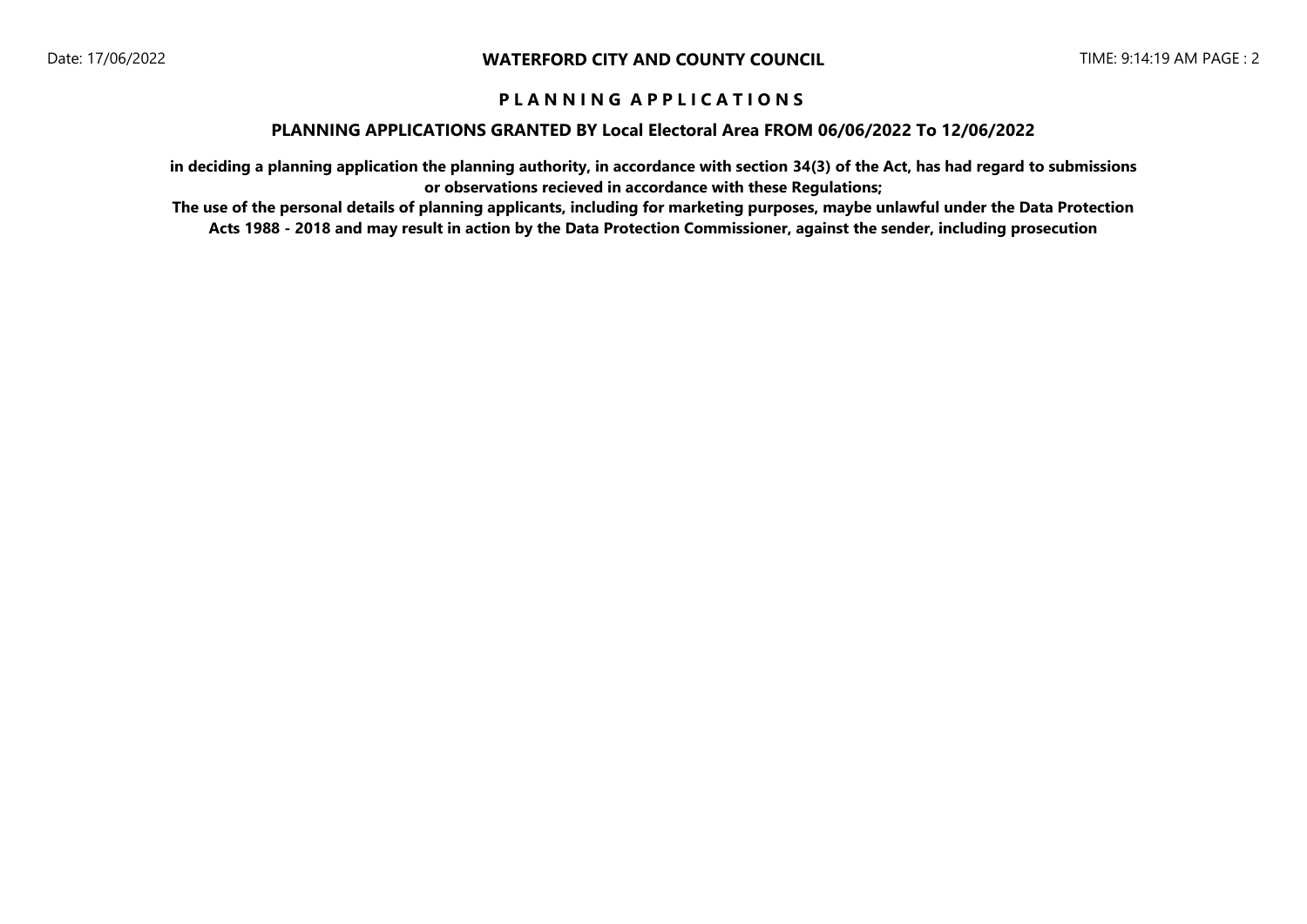### **PLANNING APPLICATIONS GRANTED BY Local Electoral Area FROM 06/06/2022 To 12/06/2022**

**in deciding a planning application the planning authority, in accordance with section 34(3) of the Act, has had regard to submissions or observations recieved in accordance with these Regulations;**

| <b>FILE</b><br><b>NUMBER</b> | <b>APPLICANTS NAME</b>                           | APP.<br><b>TYPE</b> | <b>DATE</b><br><b>RECEIVED</b> | DEVELOPMENT DESCRIPTION AND LOCATION                                                                                                                                                             | <b>M.O.</b><br><b>DATE</b> | <b>M.O.</b><br><b>NUMBER</b> |
|------------------------------|--------------------------------------------------|---------------------|--------------------------------|--------------------------------------------------------------------------------------------------------------------------------------------------------------------------------------------------|----------------------------|------------------------------|
| 22/314                       | <b>Seamus Power</b>                              | P                   | 14/04/2022                     | remove an open slurry tank and construct a slatted tank, cubicle house and<br>associated site works<br>Killone<br>Dunhill<br>Co. Waterford                                                       | 07/06/2022                 | 2022/1546                    |
| 22/323                       | Naomi Behan                                      | $\circ$             | 19/04/2022                     | to construct a single storey dwelling, garage, wastewater treatment system.<br>percolation area, splayed entrance and all ancillary site works<br>Kilclooney<br>Kilmacthomas<br>County Waterford | 09/06/2022                 | 2022/1614                    |
| <b>Electoral Area</b>        | <b>Total for Local Electoral Area: Comeraghs</b> | 5                   |                                |                                                                                                                                                                                                  |                            |                              |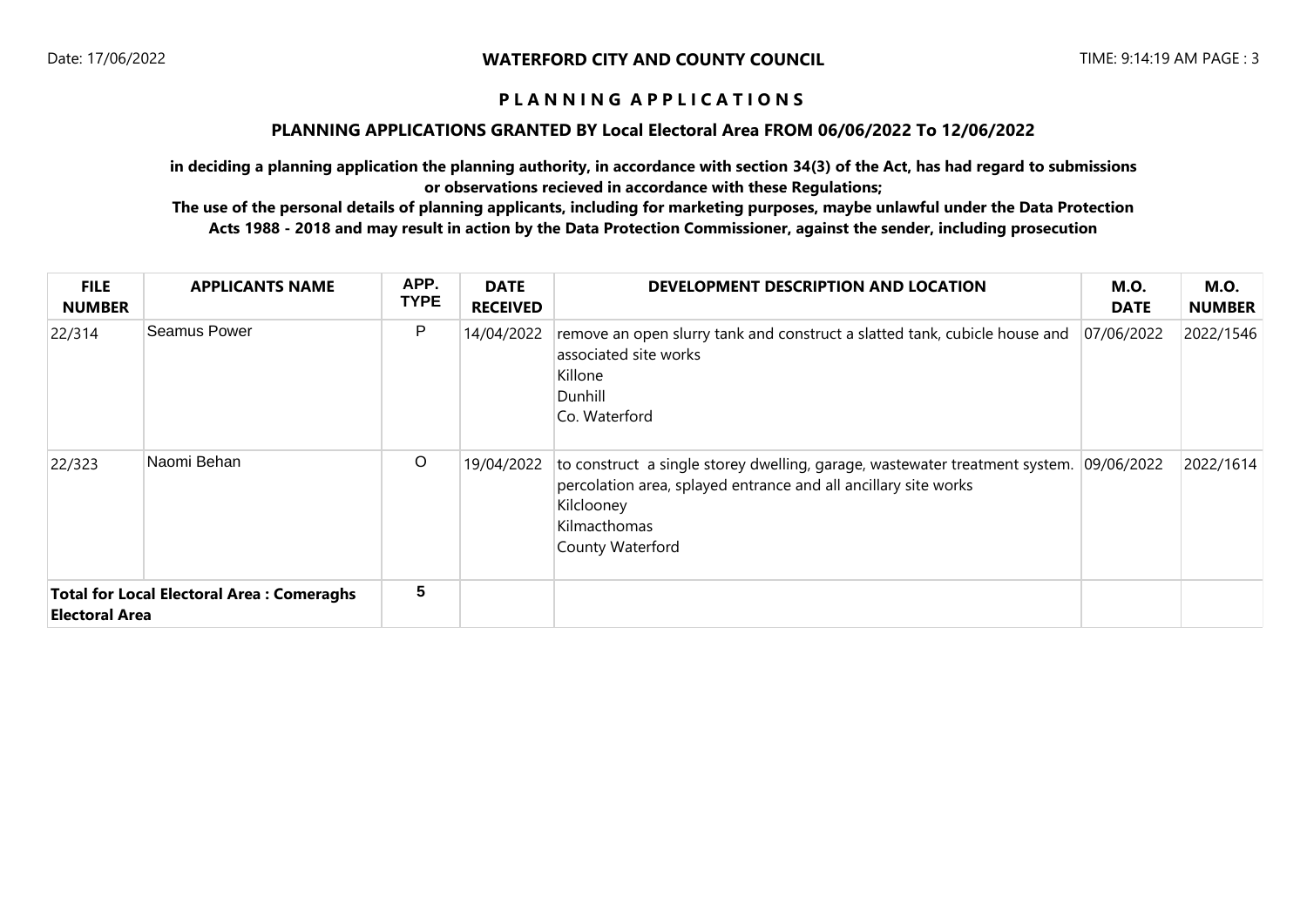### **PLANNING APPLICATIONS GRANTED BY Local Electoral Area FROM 06/06/2022 To 12/06/2022**

**in deciding a planning application the planning authority, in accordance with section 34(3) of the Act, has had regard to submissions or observations recieved in accordance with these Regulations;**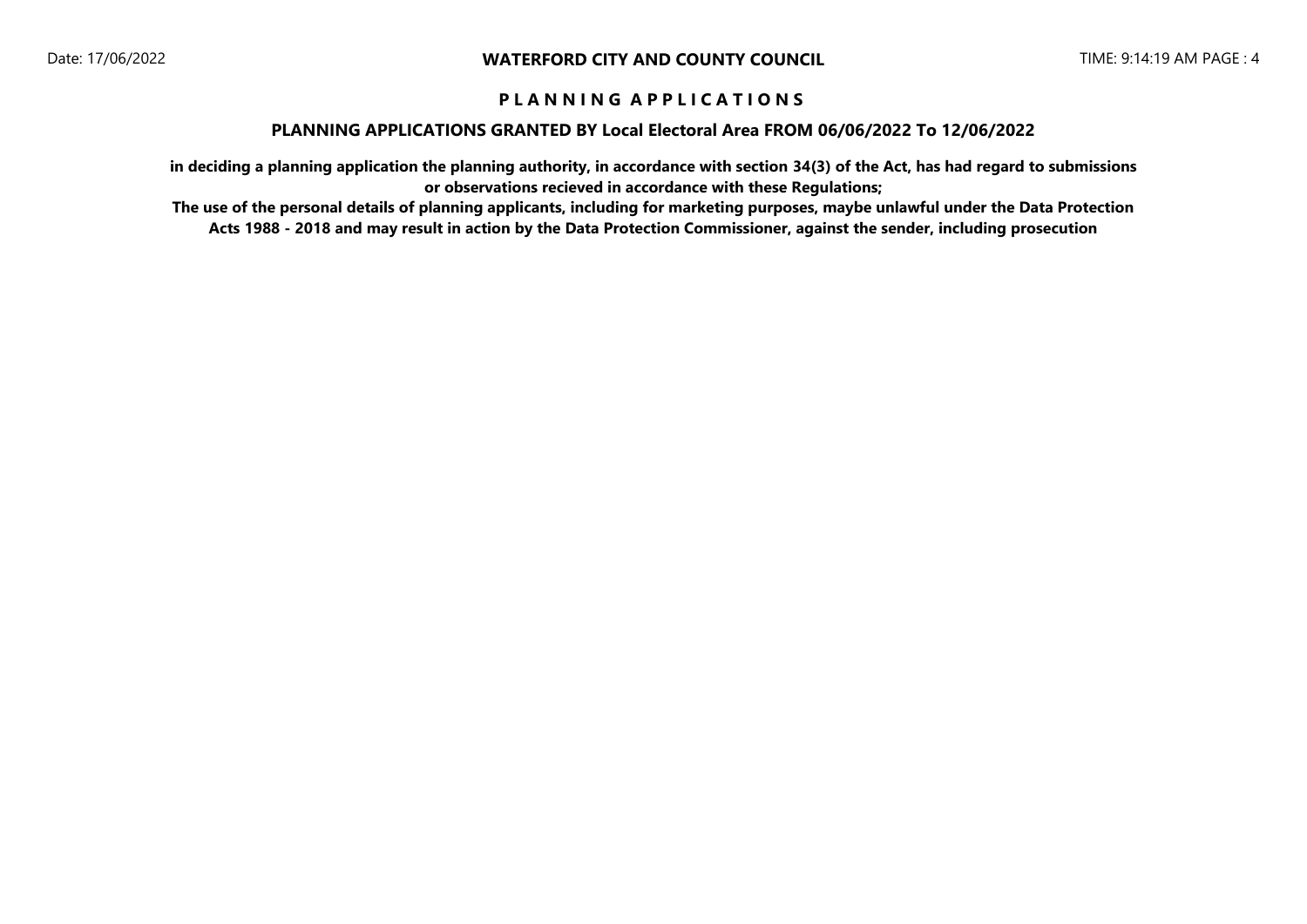## **PLANNING APPLICATIONS GRANTED BY Local Electoral Area FROM 06/06/2022 To 12/06/2022**

**in deciding a planning application the planning authority, in accordance with section 34(3) of the Act, has had regard to submissions or observations recieved in accordance with these Regulations;**

| <b>FILE</b><br><b>NUMBER</b> | <b>APPLICANTS NAME</b>                                   | APP.<br><b>TYPE</b> | <b>DATE</b><br><b>RECEIVED</b> | DEVELOPMENT DESCRIPTION AND LOCATION                                                                                                                                                                                                                                                             | <b>M.O.</b><br><b>DATE</b> | <b>M.O.</b><br><b>NUMBER</b> |
|------------------------------|----------------------------------------------------------|---------------------|--------------------------------|--------------------------------------------------------------------------------------------------------------------------------------------------------------------------------------------------------------------------------------------------------------------------------------------------|----------------------------|------------------------------|
|                              | Local Electoral Area : Dungarvan- Lismore Electoral Area |                     |                                |                                                                                                                                                                                                                                                                                                  |                            |                              |
| 21/629                       | Alan Barry                                               | R                   | 29/06/2021                     | Farm Machinery store/workshop and a calf house and associated site works 07/06/2022<br>Knockcorragh<br><b>Ballyduff Upper</b><br>Co. Waterford                                                                                                                                                   |                            | 2022/1545                    |
| 22/319                       | Maria Conran                                             | R                   | 15/04/2022                     | sunroom to side, sunroom to rear, awning over patio area and attached<br>garage as constructed to existing dwelling house (Gates/railings/walls of<br>property are registered under NIAH register number 22903304)<br><b>Kilcalf House</b><br>Kilcalfmountain<br>Tallow, Mallow<br>Co. Waterford | 07/06/2022                 | 2022/1548                    |
| 22/320                       | Amy & Adrian Tedford                                     | P                   | 15/04/2022                     | for (1) the construction of a new 2 storey house, a garage, an entrance and<br>a waste water treatment system along with all associated site works and (2)<br>the removal of an existing shed<br>Kilgrovan<br>Dungarvan<br>Co. Waterford                                                         | 07/06/2022                 | 2022/1552                    |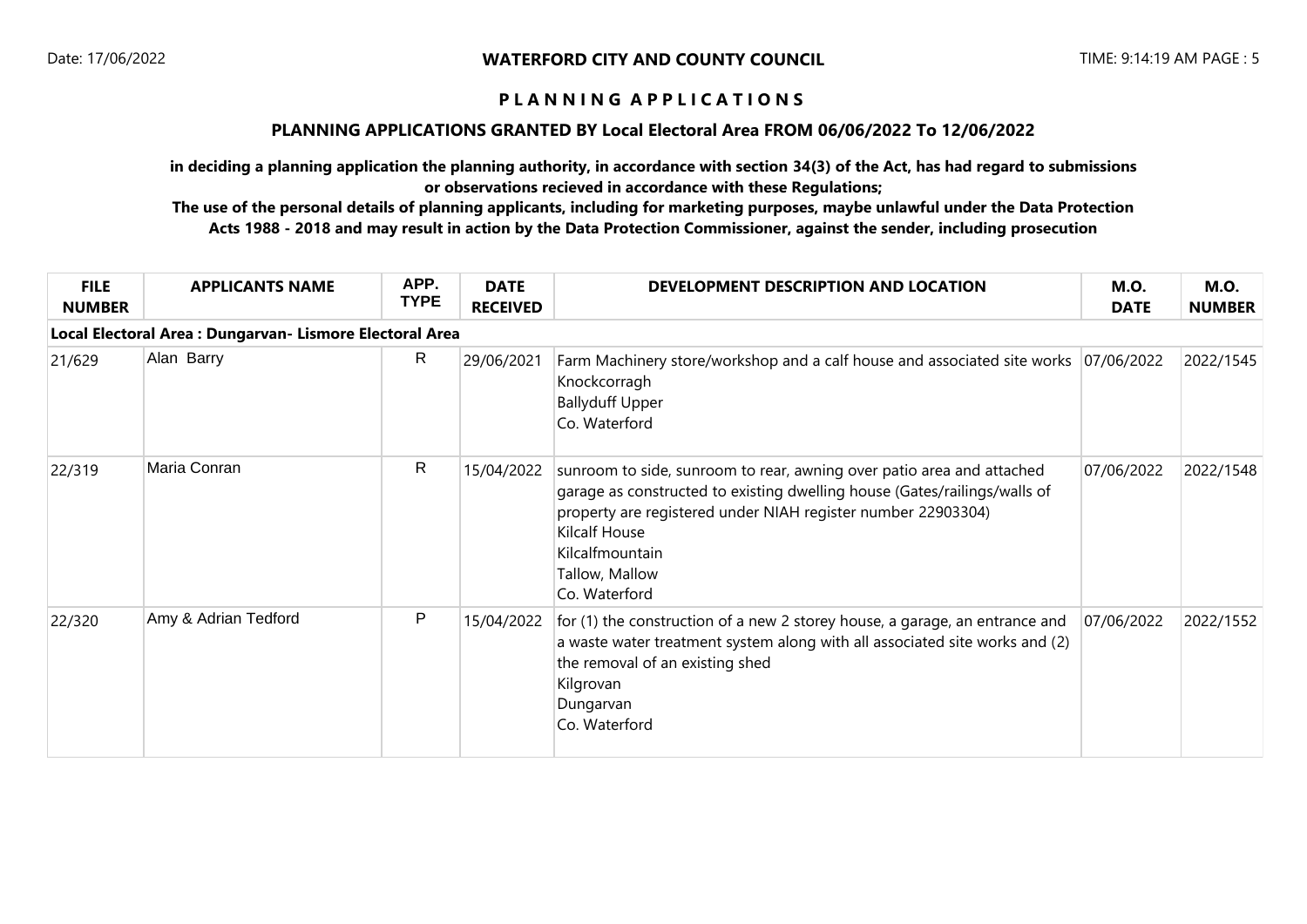### **PLANNING APPLICATIONS GRANTED BY Local Electoral Area FROM 06/06/2022 To 12/06/2022**

**in deciding a planning application the planning authority, in accordance with section 34(3) of the Act, has had regard to submissions or observations recieved in accordance with these Regulations;**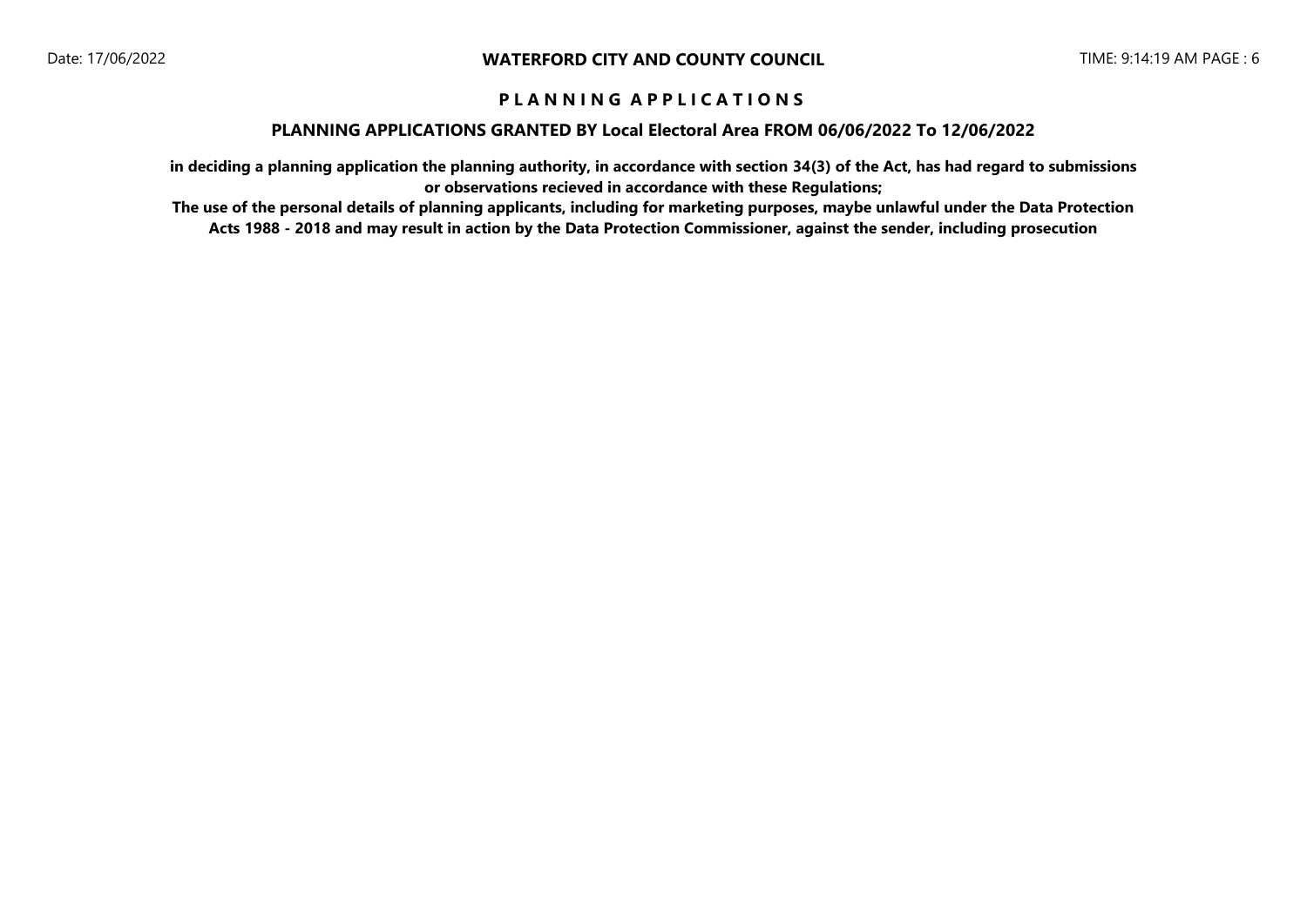### **PLANNING APPLICATIONS GRANTED BY Local Electoral Area FROM 06/06/2022 To 12/06/2022**

**in deciding a planning application the planning authority, in accordance with section 34(3) of the Act, has had regard to submissions or observations recieved in accordance with these Regulations;**

| <b>FILE</b><br><b>NUMBER</b> | <b>APPLICANTS NAME</b>                            | APP.<br><b>TYPE</b> | <b>DATE</b><br><b>RECEIVED</b> | DEVELOPMENT DESCRIPTION AND LOCATION                                                                                                                                                                               | M.O.<br><b>DATE</b> | <b>M.O.</b><br><b>NUMBER</b> |
|------------------------------|---------------------------------------------------|---------------------|--------------------------------|--------------------------------------------------------------------------------------------------------------------------------------------------------------------------------------------------------------------|---------------------|------------------------------|
| 22/335                       | Patrick and Joanne Lannen                         | P                   | 21/04/2022                     | construct a Single-Storey Extension to side of existing Dwelling including<br>alterations to existing Dwelling & Ancillary Works<br>No. 28 Ballyrandle Drive<br>Ballinroad<br>Dungarvan<br>Co. Waterford, X35 TP93 | 09/06/2022          | 2022/1610                    |
| Lismore Electoral Area       | <b>Total for Local Electoral Area: Dungarvan-</b> | 4                   |                                |                                                                                                                                                                                                                    |                     |                              |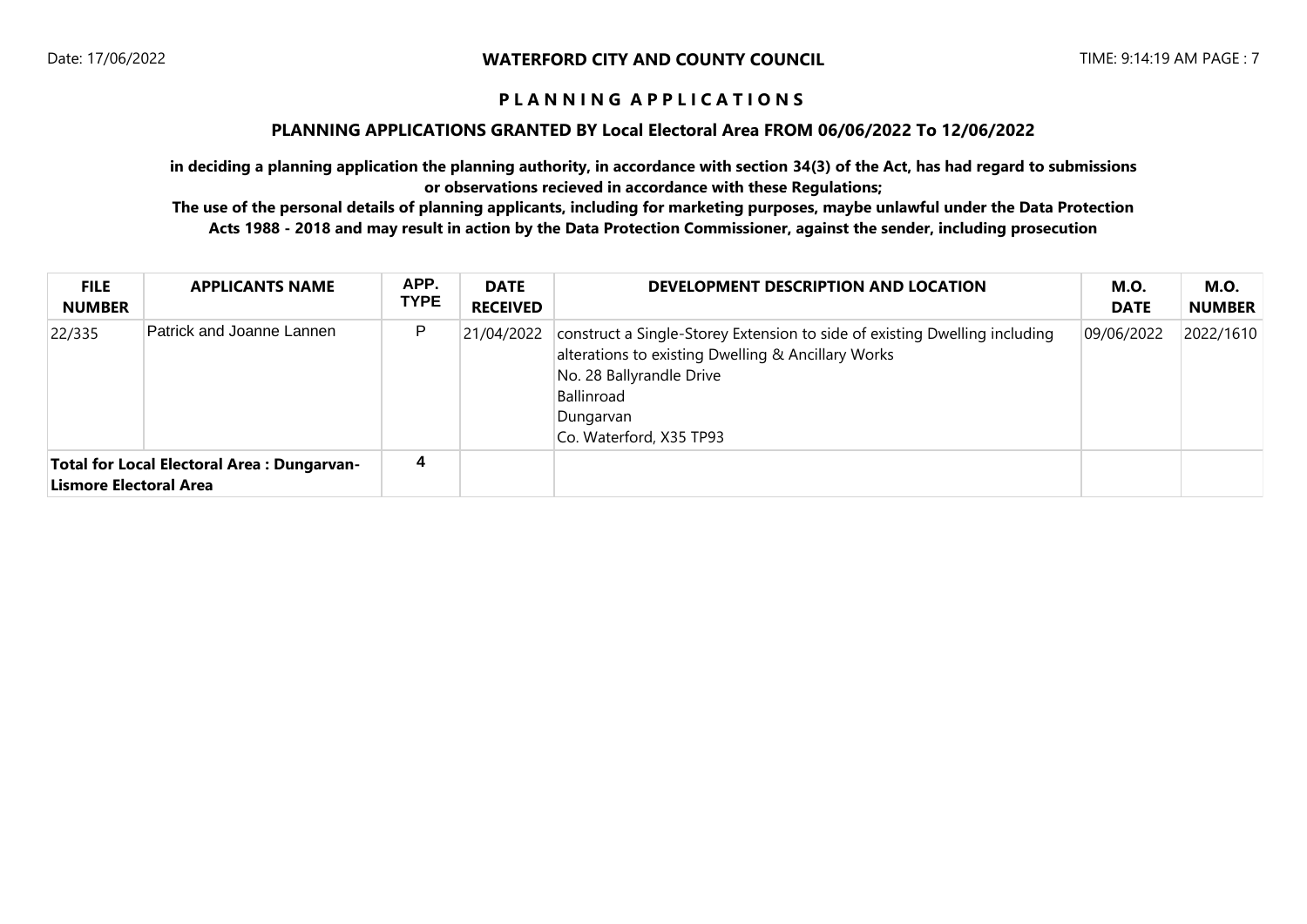### **PLANNING APPLICATIONS GRANTED BY Local Electoral Area FROM 06/06/2022 To 12/06/2022**

**in deciding a planning application the planning authority, in accordance with section 34(3) of the Act, has had regard to submissions or observations recieved in accordance with these Regulations;**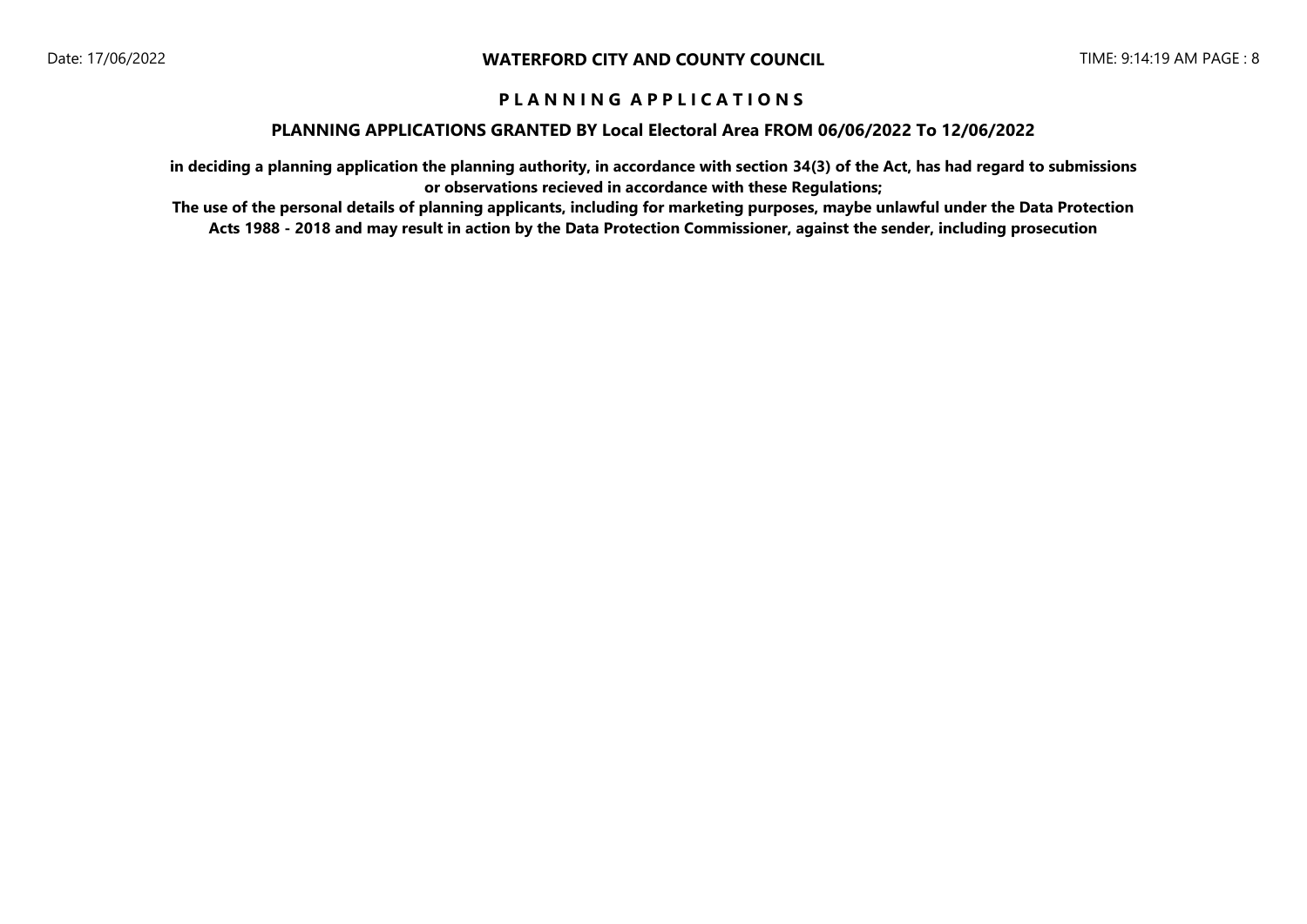## **PLANNING APPLICATIONS GRANTED BY Local Electoral Area FROM 06/06/2022 To 12/06/2022**

**in deciding a planning application the planning authority, in accordance with section 34(3) of the Act, has had regard to submissions or observations recieved in accordance with these Regulations;**

| <b>FILE</b><br><b>NUMBER</b> | <b>APPLICANTS NAME</b>                             | APP.<br><b>TYPE</b> | <b>DATE</b><br><b>RECEIVED</b> | DEVELOPMENT DESCRIPTION AND LOCATION                                                                                                                                                                                                    | <b>M.O.</b><br><b>DATE</b> | <b>M.O.</b><br><b>NUMBER</b> |
|------------------------------|----------------------------------------------------|---------------------|--------------------------------|-----------------------------------------------------------------------------------------------------------------------------------------------------------------------------------------------------------------------------------------|----------------------------|------------------------------|
|                              | Local Electoral Area : Metropolitan Electoral Area |                     |                                |                                                                                                                                                                                                                                         |                            |                              |
| 21/1140                      | Nicola O Meara                                     | P                   | 09/12/2021                     | to construct a single storey dwelling with on site wastewater treatment and<br>all associated site works<br>Ballinattin<br>Tramore<br>Co. Waterford.                                                                                    | 09/06/2022                 | 2022/1621                    |
| 22/77                        | Alex Curran and Emma<br>O'Mahony                   | $\mathsf{P}$        | 07/02/2022                     | construct new 2 storey dwelling, septic tank, percolation bed, recessed<br>entrance and all associated site works<br>Fennor North<br>Co. Waterford                                                                                      | 07/06/2022                 | 2022/1558                    |
| 22/183                       | JD Wetherspoon PLC                                 | $\mathsf E$         | 09/03/2022                     | EXTENSION OF DURATION of planning file ref. 15/710 for refurbishment,<br>alterations and change of use of existing buildings to provide a licenced<br>premises<br>17-18 Broad Street and<br>7-9 Arundel Square<br><b>Waterford City</b> | 07/06/2022                 | 2021/1561                    |
| 22/311                       | Sarah Dunne                                        | R                   | 14/04/2022                     | INDEFINITE RETENTION of the single storey extension to the side<br>2 The Brambles<br>Pickardstown<br>Tramore<br>Co. Waterford                                                                                                           | 07/06/2022                 | 2022/1549                    |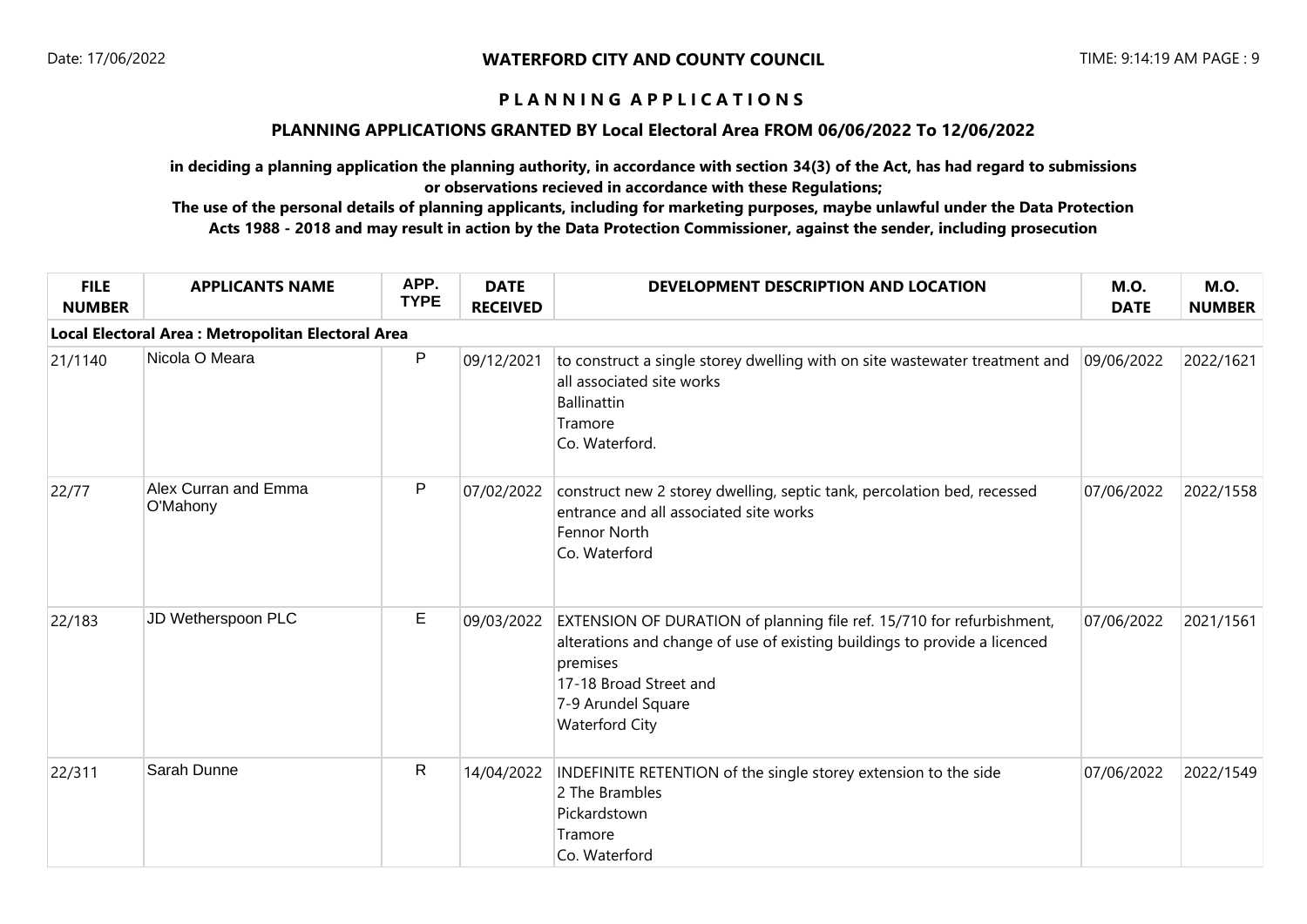### **PLANNING APPLICATIONS GRANTED BY Local Electoral Area FROM 06/06/2022 To 12/06/2022**

**in deciding a planning application the planning authority, in accordance with section 34(3) of the Act, has had regard to submissions or observations recieved in accordance with these Regulations;**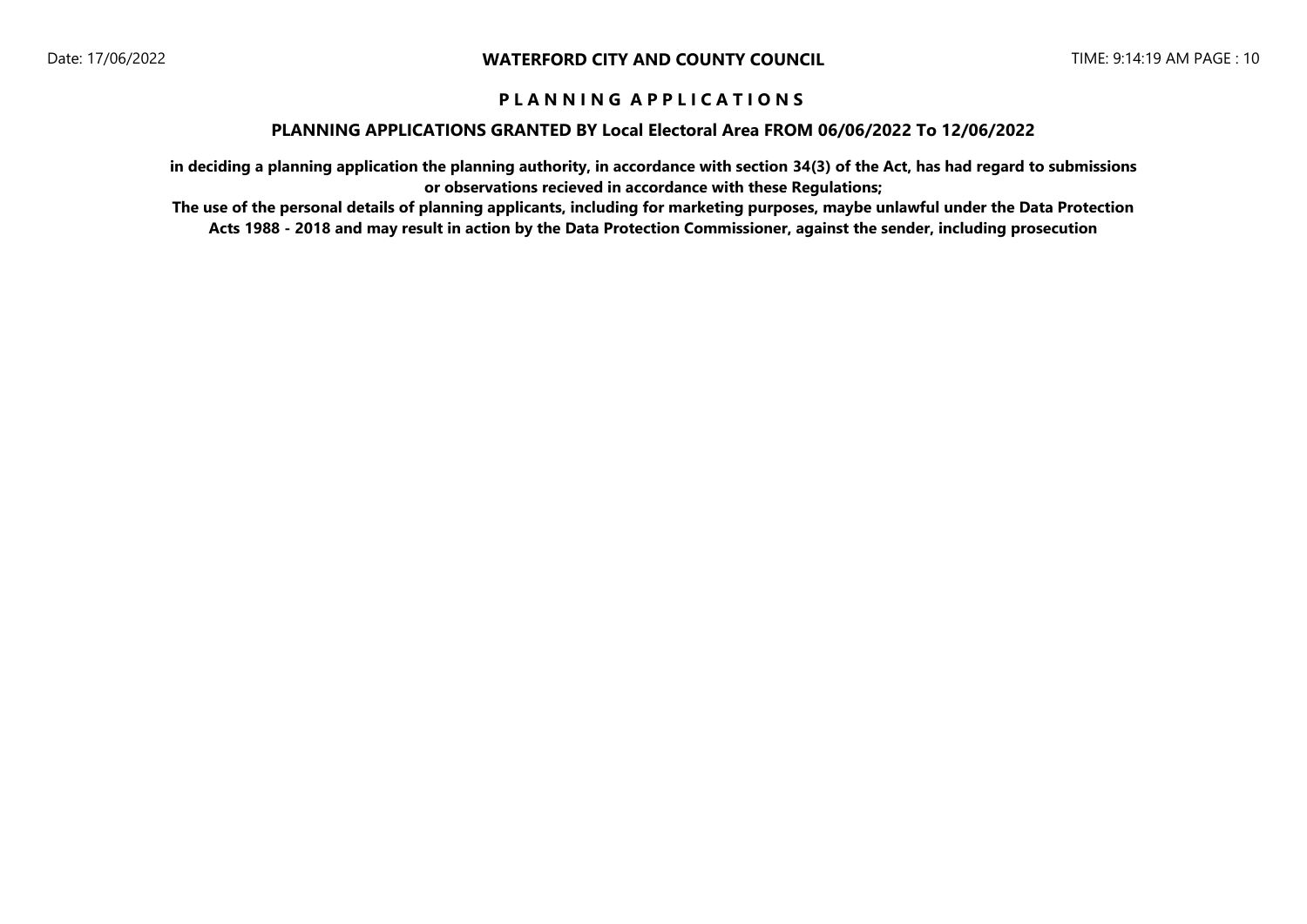## **PLANNING APPLICATIONS GRANTED BY Local Electoral Area FROM 06/06/2022 To 12/06/2022**

**in deciding a planning application the planning authority, in accordance with section 34(3) of the Act, has had regard to submissions or observations recieved in accordance with these Regulations;**

| <b>FILE</b><br><b>NUMBER</b> | <b>APPLICANTS NAME</b> | APP.<br><b>TYPE</b> | <b>DATE</b><br><b>RECEIVED</b> | DEVELOPMENT DESCRIPTION AND LOCATION                                                                                                                                                                                                                                                                                                                                                                                                                                                                                                                                                        | <b>M.O.</b><br><b>DATE</b> | <b>M.O.</b><br><b>NUMBER</b> |
|------------------------------|------------------------|---------------------|--------------------------------|---------------------------------------------------------------------------------------------------------------------------------------------------------------------------------------------------------------------------------------------------------------------------------------------------------------------------------------------------------------------------------------------------------------------------------------------------------------------------------------------------------------------------------------------------------------------------------------------|----------------------------|------------------------------|
| 22/317                       | Leefield Ltd.          | P                   | 14/04/2022                     | the demolition of an existing single storey entrance lobby and brise soleil<br>and the construction of a new single storey entrance lobby, new brise soleil,<br>new canopy, new architectural cladding and new Totem Wall Sign and<br>signage to the South, East and West Elevations along with new architectural<br>cladding and signage to the pedestrian access off main street along with<br>the Installation of a 120kw solar power PV system on the roof of the<br>existing supermarket and all associated site works<br>Quish's SuperValu<br>Priest Road<br>Tramore<br>Co. Waterford | 07/06/2022                 | 2022/1557                    |
| 22/321                       | Claire Lalvani         | P                   | 18/04/2022                     | 10 x tables with benches enclosed within a screen of canvas black screens 1<br>meter high spanning metal posts. Screens will be supported by 20kg stands.<br>It is planned to get new screens printed with the Thomas Maher logo on<br>them. Rain/Sun cover, wind resistant parasols, green colour, with a 10Kg<br>base. Also have use of the councils parasols which were placed recently on<br>O Connell Street.<br>Thomas Maher Pub<br>20 O Connell Street<br>Waterford                                                                                                                  | 09/06/2022                 | 2022/1604                    |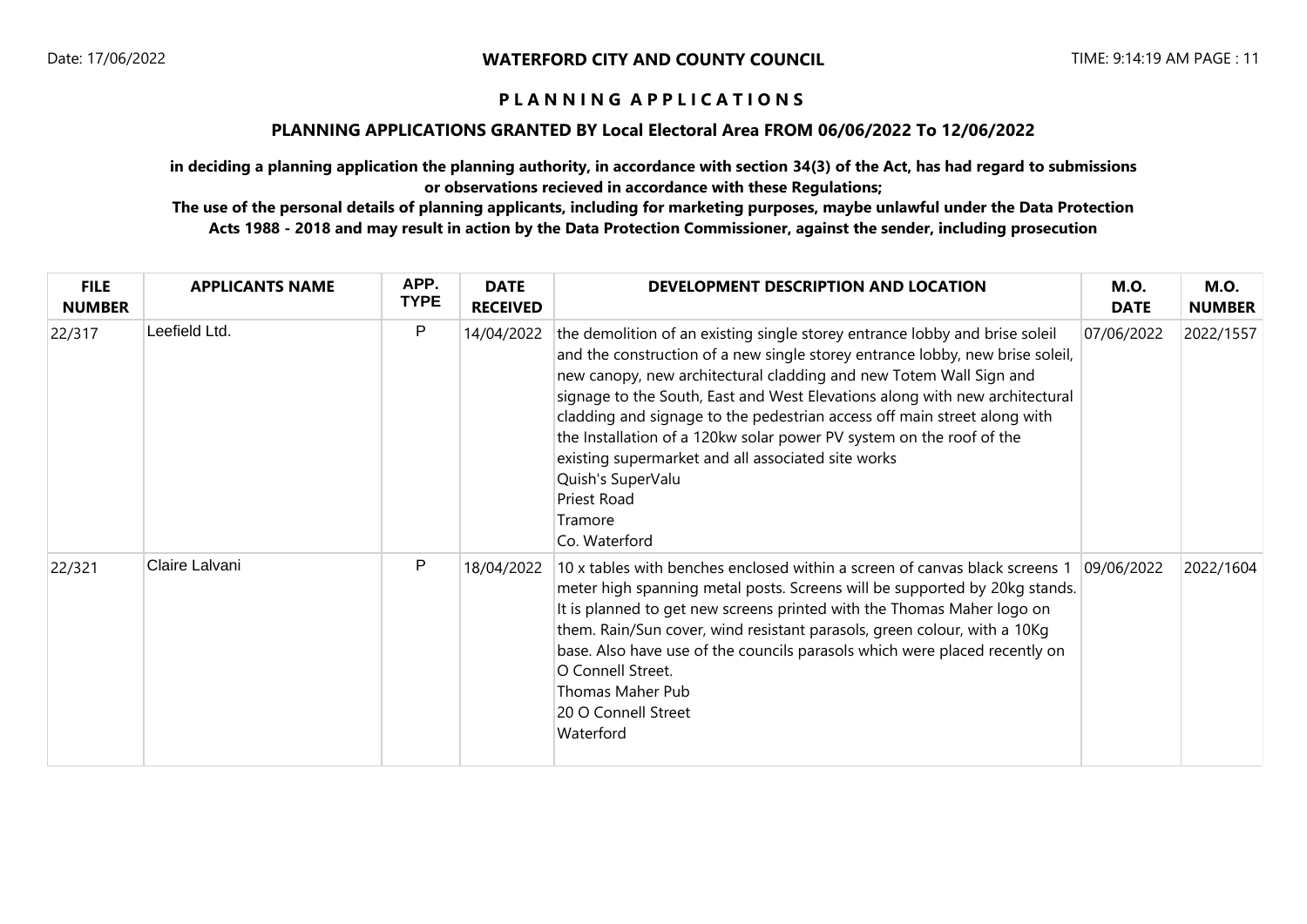### **PLANNING APPLICATIONS GRANTED BY Local Electoral Area FROM 06/06/2022 To 12/06/2022**

**in deciding a planning application the planning authority, in accordance with section 34(3) of the Act, has had regard to submissions or observations recieved in accordance with these Regulations;**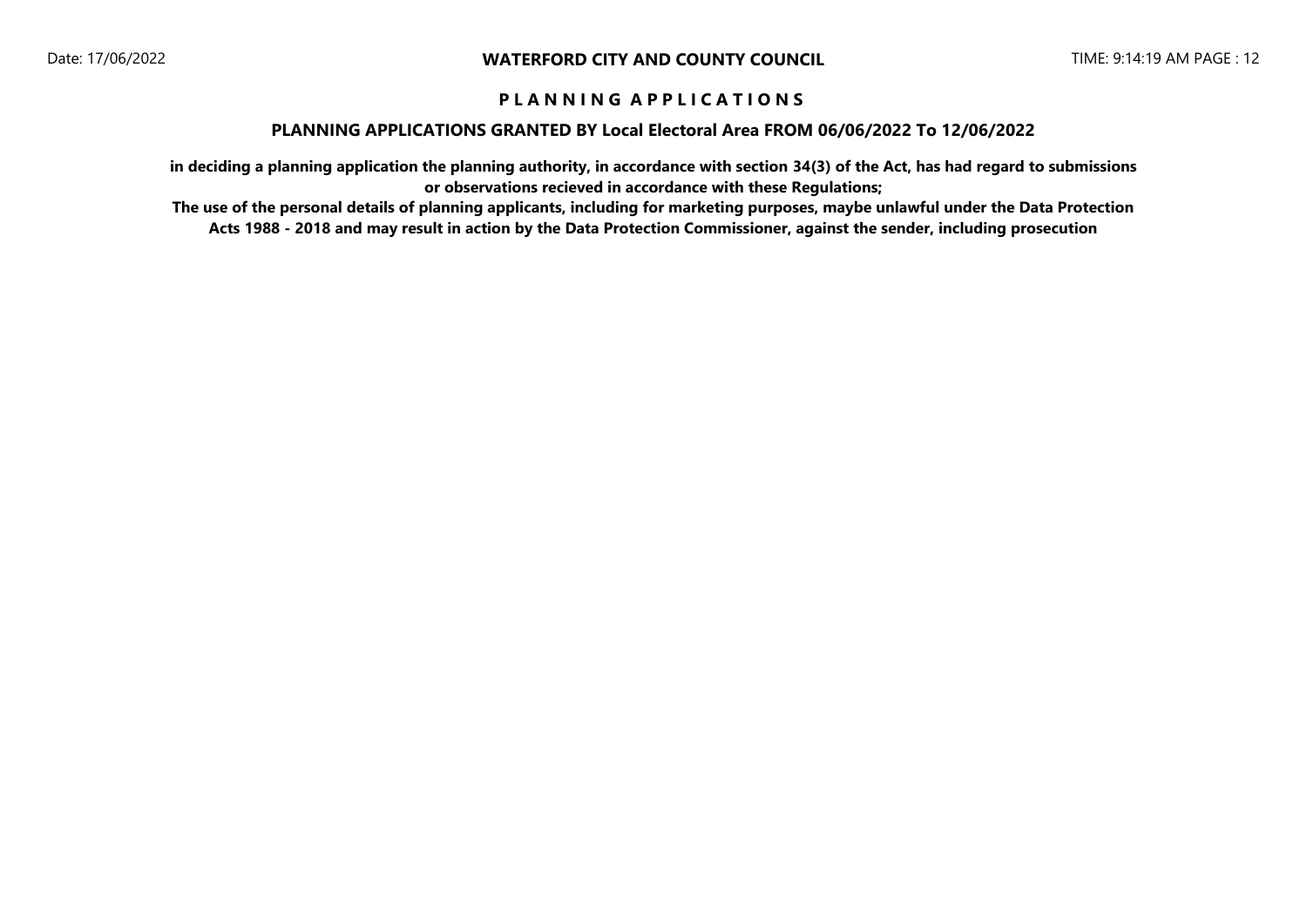## **PLANNING APPLICATIONS GRANTED BY Local Electoral Area FROM 06/06/2022 To 12/06/2022**

**in deciding a planning application the planning authority, in accordance with section 34(3) of the Act, has had regard to submissions or observations recieved in accordance with these Regulations;**

| <b>FILE</b><br><b>NUMBER</b> | <b>APPLICANTS NAME</b>                    | APP.<br><b>TYPE</b> | <b>DATE</b><br><b>RECEIVED</b> | DEVELOPMENT DESCRIPTION AND LOCATION                                                                                                                                                                                                                                                                                                                                                                                                                                                                                                                                                                                                                                                                                                                                                                                                                                                                                         | <b>M.O.</b><br><b>DATE</b> | <b>M.O.</b><br><b>NUMBER</b> |
|------------------------------|-------------------------------------------|---------------------|--------------------------------|------------------------------------------------------------------------------------------------------------------------------------------------------------------------------------------------------------------------------------------------------------------------------------------------------------------------------------------------------------------------------------------------------------------------------------------------------------------------------------------------------------------------------------------------------------------------------------------------------------------------------------------------------------------------------------------------------------------------------------------------------------------------------------------------------------------------------------------------------------------------------------------------------------------------------|----------------------------|------------------------------|
| 22/324                       | Jonathan Moran                            | R.                  | 19/04/2022                     | retention permission for development consisting of two storey extension to<br>the rear of the dwelling<br>44 Congress Place<br>Waterford<br><b>X91 A4 TD</b>                                                                                                                                                                                                                                                                                                                                                                                                                                                                                                                                                                                                                                                                                                                                                                 | 09/06/2022                 | 2022/1623                    |
| 22/326                       | The Board of Management<br>Newtown School | P                   | 19/04/2022                     | for demolition of a portion of the existing 20th Century rubble stone<br>boundary wall of approximately 30 metres long and c. 2.5m high.<br>Reconstruction of the boundary wall in rubble stone to new alignment to<br>enclose a portion of the existing footpath to the south west of the current<br>school boundary. This area of footpath totals 62sqm and is currently in the<br>control of Waterford City and County Council. Construction of a single<br>storey building with flat roof of 30 sqm to house a new ESB Sub Station and<br>electrical switch room. The existing pedectrian entrance to the school will<br>be reinstated in the new stone wall. The works include drainage and<br>associated site works. The proposed works are in the curtilage of Newtown<br>School which is on the Record of Protected Structures<br>Newtown School Grounds<br>Corner of Wilkin Street<br>and Passage Road<br>Waterford | 09/06/2022                 | 2022/1606                    |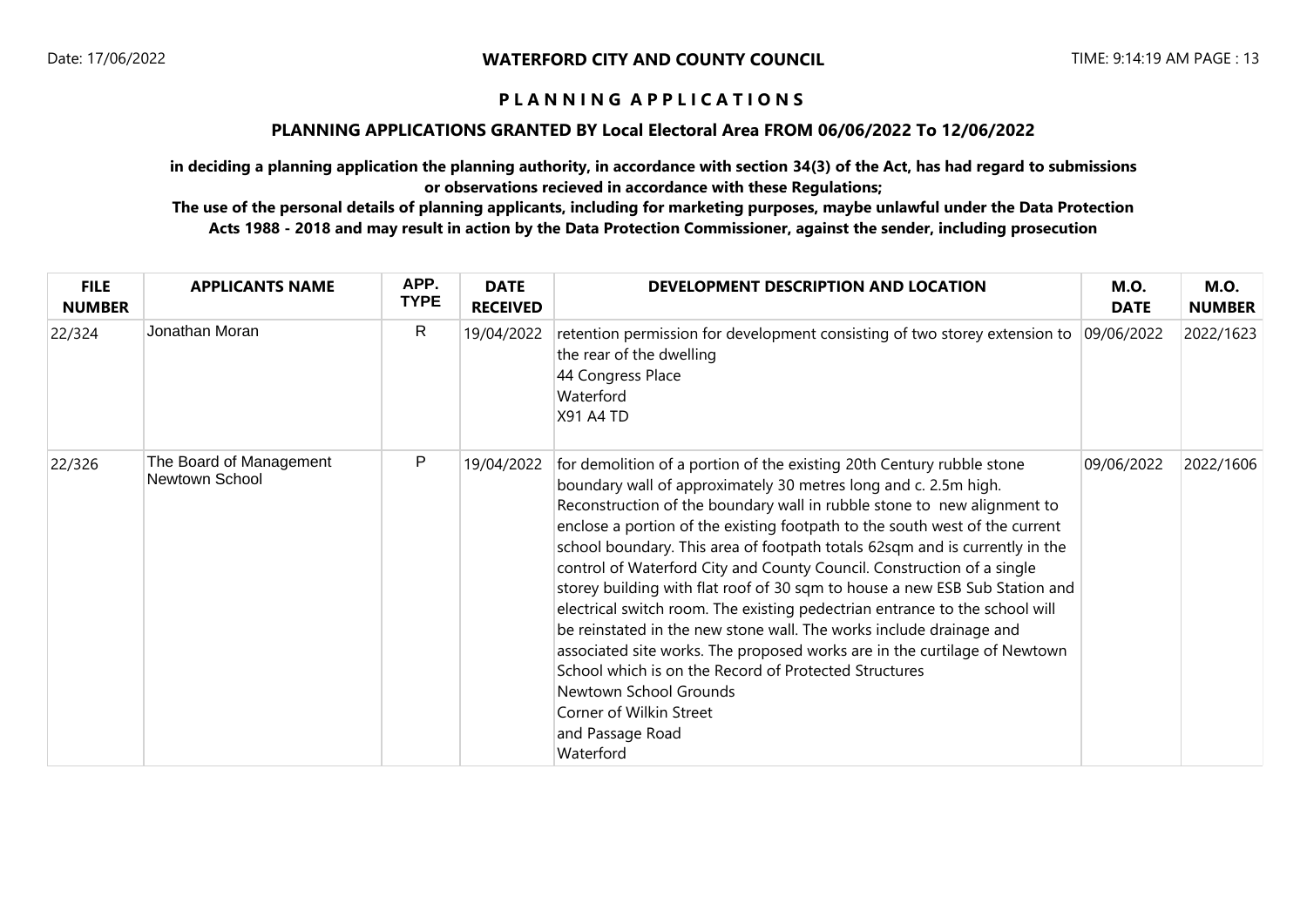### **PLANNING APPLICATIONS GRANTED BY Local Electoral Area FROM 06/06/2022 To 12/06/2022**

**in deciding a planning application the planning authority, in accordance with section 34(3) of the Act, has had regard to submissions or observations recieved in accordance with these Regulations;**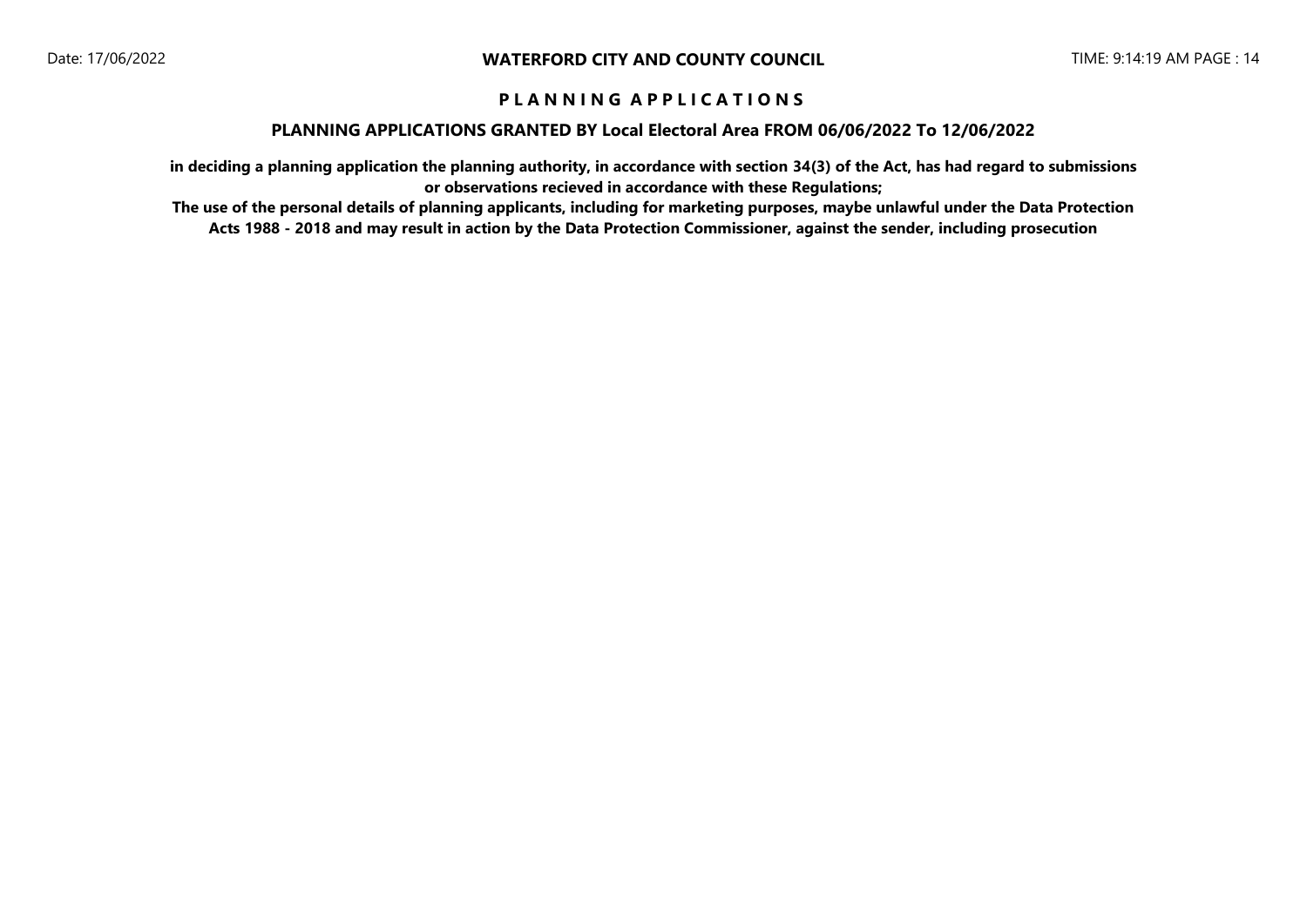### **PLANNING APPLICATIONS GRANTED BY Local Electoral Area FROM 06/06/2022 To 12/06/2022**

**in deciding a planning application the planning authority, in accordance with section 34(3) of the Act, has had regard to submissions or observations recieved in accordance with these Regulations;**

**The use of the personal details of planning applicants, including for marketing purposes, maybe unlawful under the Data Protection Acts 1988 - 2018 and may result in action by the Data Protection Commissioner, against the sender, including prosecution**

| <b>FILE</b><br><b>NUMBER</b>                                                 | <b>APPLICANTS NAME</b>  | APP.<br><b>TYPE</b> | <b>DATE</b><br><b>RECEIVED</b> | DEVELOPMENT DESCRIPTION AND LOCATION                                                                                                                                                                                                                                          | <b>M.O.</b><br><b>DATE</b> | <b>M.O.</b><br><b>NUMBER</b> |
|------------------------------------------------------------------------------|-------------------------|---------------------|--------------------------------|-------------------------------------------------------------------------------------------------------------------------------------------------------------------------------------------------------------------------------------------------------------------------------|----------------------------|------------------------------|
| 22/327                                                                       | Tony & Pauline O' Neill | P                   | 19/04/2022                     | for alterations to external elevations including insertion of a patio door and<br>replacement of windows and external doors. Installation of Velux roof<br>windows, PV Solar panels and external insulations<br>34 Pebble Lawn<br>Pebble Beach<br>Tramore<br>Co. Waterford    | 09/06/2022                 | 2022/1617                    |
| 22/330                                                                       | Jenema Consultants Ltd  | P                   | 20/04/2022                     | for the construction of an ESB substation and switch room building to<br>service the 90 bed 3 storey Nursing Home (granted planning permission<br>under PI ref No 17/418) and all associated site development works<br>Kilbarry Junction<br>Kilbarry<br>Ballyhoo<br>Waterford | 09/06/2022                 | 2022/1608                    |
| <b>Total for Local Electoral Area: Metropolitan</b><br><b>Electoral Area</b> |                         | 10                  |                                |                                                                                                                                                                                                                                                                               |                            |                              |

**19 Total:** 

**\*\*\* END OF REPORT \*\*\***